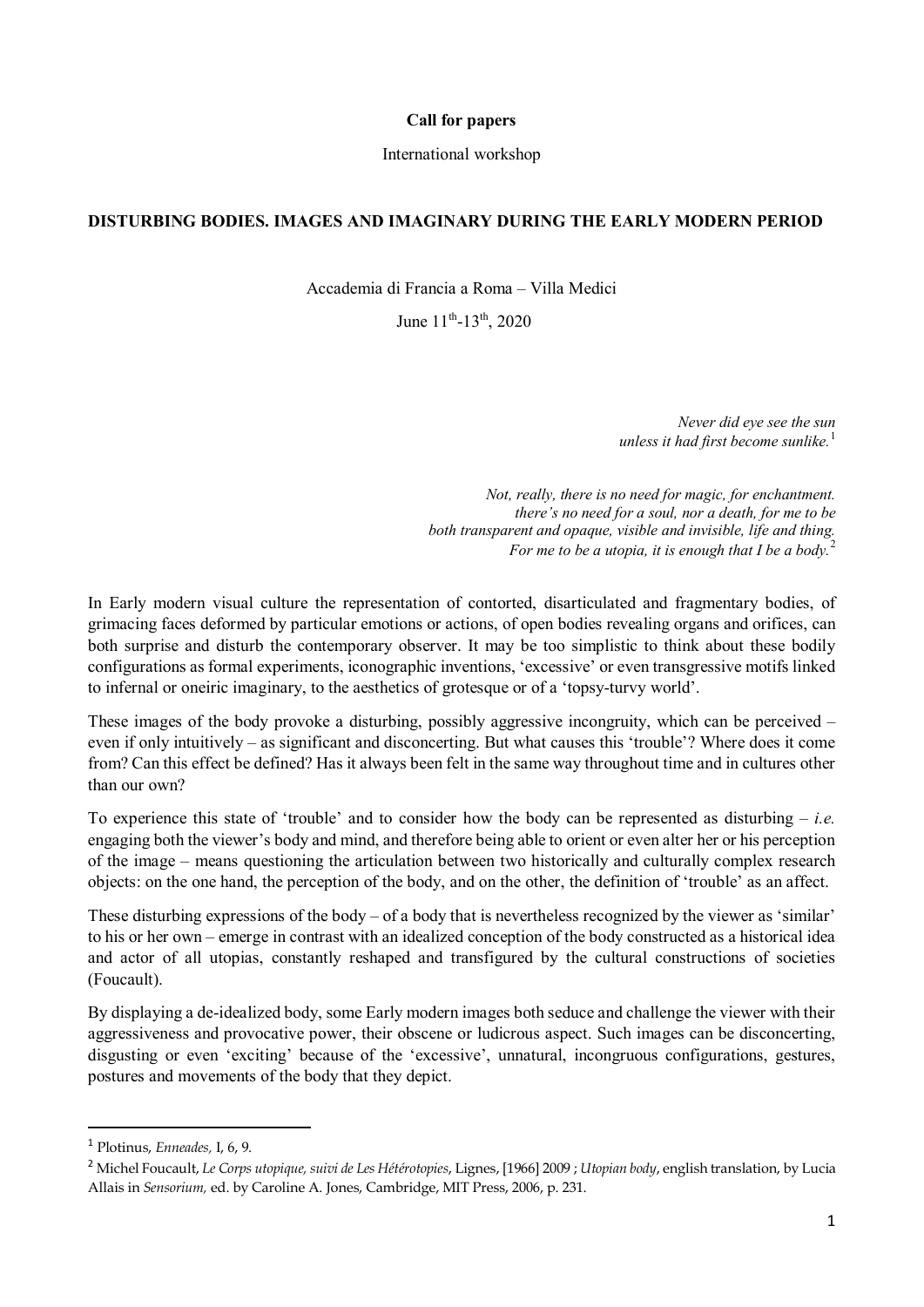This complex feeling involving incongruity, confusion and threat has already been experienced in the past in relation to some visual representations: writing about Michelangelo's *Last Judgement*, Pirro Ligorio expresses his discomfort, caused by what he describes as a "chaos of bodies made of dough", bodies that look "pitted", twisted, senseless and *fuor di natura*.

The distortion, fragmentation and porosity of the body in images impart a specific expressivity to it – for "the body speaks itself for itself" (Dekoninck), thus making itself the agent of phenomena and meanings that go beyond the framework of an iconological approach. Here the involvement of receptive sensibility is crucial! The difficulty for the historian then is to comprehend how the 'trouble' – which is a fallout of sensitive seduction – can become consubstantial with the advent and the power of the image, as well as with the transmission of meaning.

Besides the uncanny feeling caused by the body's alterity, deformity, hybridity or illness – all issues that have already been studied –, the workshop intends to question visual configurations that make the image of the body disturbing, to investigate how the early modern eye could perceive this 'trouble' and, finally, to define this kind of gaze historically and culturally. During these three days, we wish to investigate the fecundity and richness of such imaginaries within artistic practice and the production of images, and to shed a new light on the manners and phenomena that inform and affect both the making of images and their sensitive, cognitive, psychological and physiological apprehension. In order to study the 'trouble' that this kind of images could provoke, we will consider the moral, socio-political, ethical, aesthetic and cultural perspectives that condition the very idea of the Human, by multiplying epistemic approaches.

The international workshop is part of a series of events organized in Paris and Tours in 2018, thanks to a fruitful collaboration between the Centre d'Études Supérieures de la Renaissance (CNRS-Université de Tours), the Centre André Chastel (CNRS- Sorbonne Université), the IUAV University in Venice and the Accademia di Francia a Roma – Villa Medici.

Proposals for paper (title and abstract of 700 words) and a 150 words *curriculum vitae*, in English, Italian or French, should be sent **before 29 February 2020** to **Patrizia Celli** (patrizia.celli@villamedici.it) with the subject line "**Corps troublants**".

Candidates will be informed of the selection around **March 15, 2020** via e-mail.

**Organisers** : **Francesca Alberti** Accademia di Francia a Roma – Villa Medici ; **Giovanni Careri** Università IUAV di Venezia/CEHTA-EHESS ; **Antonella Fenech Kroke** Centre André Chastel – CNRS/Sorbonne Université.

## **SELECTIVE BIBLIOGRAPHY**